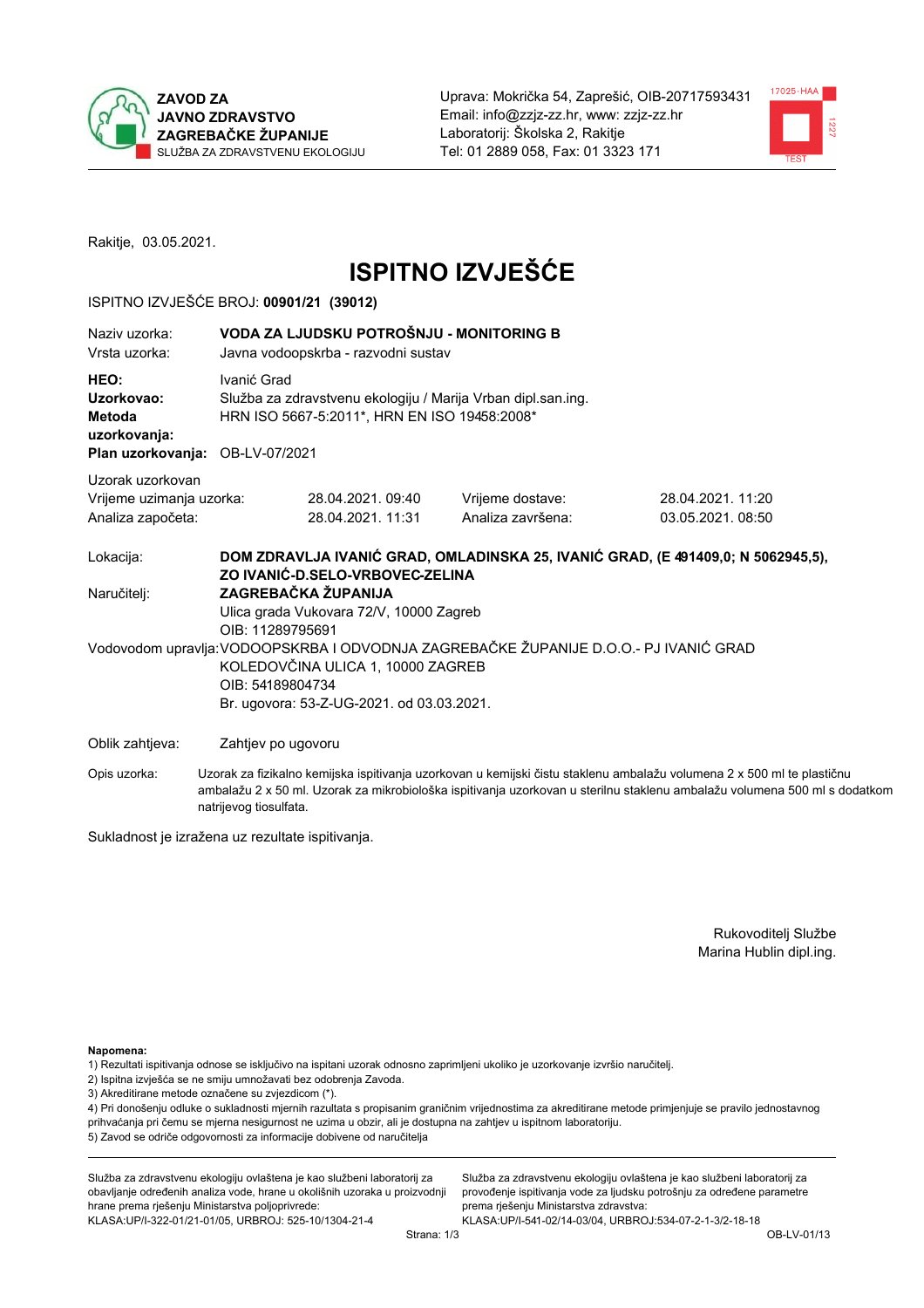## Odjel za fizikalno kemijska ispitivanja voda

## **REZULTATI ISPITIVANJA:**

| Pokazatelj                                                         | <b>Metoda</b>                                                | MJ                        | Rezultatt | <b>MDK**</b> | <b>Sukladno</b> |
|--------------------------------------------------------------------|--------------------------------------------------------------|---------------------------|-----------|--------------|-----------------|
| Hidrogenkarbonati                                                  | HRN EN ISO 9963-1:1998                                       | mg/L HCO <sub>3</sub>     | 302,2     |              |                 |
| Ukupna tvrdoća                                                     | HRN ISO 6059:1998                                            | mg/L CaCO <sub>3</sub>    | 257       |              |                 |
| Ukupna tvrdoća izražena u njemačkim stupnjevima (°dH) iznosi 14,4. |                                                              |                           |           |              |                 |
| Fluoridi                                                           | HRN EN ISO 10304-1:2009*                                     | mg/L                      | 0,11      | 1,5          | <b>DA</b>       |
| Kalcij (Ca)                                                        | HRN ISO 6058:2001                                            | mg/L $Ca2+$               | 72        |              |                 |
| Magnezij (Mg)                                                      | HRN ISO 6059:1998;HRN ISO mg/L Mg <sup>2+</sup><br>6058:2001 |                           | 15        |              |                 |
| Silikati                                                           | <b>Hach 8185</b>                                             | mg/L SiO <sub>2</sub>     | 8         | 50           | <b>DA</b>       |
| Temperatura                                                        | Standard Methods 21st Ed.<br>2005.2550B                      | $\overline{c}$            | 24,5      | 25           | DA              |
| Slobodni rezidualni klor                                           | HRN EN ISO 7393-2:2018*                                      | mg/L $Cl2$                | 0,15      | 0,5          | <b>DA</b>       |
| Boja                                                               | HRN EN ISO 7887:2012                                         | mg/L Pt/Co skale          | < 5       | 20           | <b>DA</b>       |
| Mutnoća                                                            | HRN EN ISO 7027-1:2016*                                      | NTU jedinica              | 0,84      | 4            | DA              |
| Miris                                                              | HRN EN 1622:2008                                             |                           | bez       | bez          | <b>DA</b>       |
| <b>Okus</b>                                                        | HRN EN 1622:2008                                             |                           | bez       | bez          | DA              |
| pH                                                                 | HRN EN ISO 10523:2012                                        | pH jedinica               | 7,5       | $6.5 - 9.5$  | <b>DA</b>       |
| Temp.pri određivanju pH                                            |                                                              | $^{\circ}$ C              | 20,1      |              |                 |
| Elektrovodljivost                                                  | HRN EN 27888:2008*                                           | µScm-1 pri 20°C           | 453       | 2.500        | DA              |
| Utrošak KMnO $_4$                                                  | HRN EN ISO 8467:2001                                         | mg/L $O_2$                | < 0, 5    | 5            | DA              |
| Kloridi                                                            | HRN EN ISO 10304-1:2009*                                     | mg/L CI                   | 10,7      | 250          | <b>DA</b>       |
| Nitriti                                                            | HRN EN ISO 10304-1:2009*                                     | mg/L $(NO2)$              | < 0,050   | 0,5          | <b>DA</b>       |
| Nitrati                                                            | HRN EN ISO 10304-1:2009*                                     | $mg/L$ (NO <sub>2</sub> ) | 6,3       | 50           | DA              |
| o-fosfati otopljeni                                                | HRN EN ISO 10304-1:2009*                                     | µg/L P                    | < 82      | 300          | DA              |
| Sulfati                                                            | HRN EN ISO 10304-1:2009*                                     | mg/L SO $_4^{2}$          | 16,6      | 250,0        | <b>DA</b>       |
| Amonij                                                             | HRN ISO 7150-1:1998*                                         | mg/L $(NH_4^+)$           | < 0,05    | 0,5          | DA              |
| Željezo (Fe)                                                       | Merck -spektrofotometrijska<br>metoda                        | µg/L Fe                   | 91,0      | 200,0        | DA              |
| Mangan (Mn)                                                        | Hach LCW 532                                                 | µg/L                      | 10,0      | 50,0         | DA              |

trezultat izražen kao manje od (<) odnosi se na granicu kvantifikacije \*\*maksimalno dozvoljena koncentracija

#### Izjava o sukladnosti

Prema ispitanim parametrima uzorak vode JE SUKLADAN zahtjevima članka 5. Zakona o vodi za ljudsku potrošnju (NN 56/2013, 64/2015, 104/2017, 115/2018, 16/2020) i priloga I Pravilnika o parametrima sukladnosti, metodama analize, monitoringu i planovima sigurnosti vode za ljudsku potrošnju te načinu vođenja registra pravnih osoba koje obavljaju djelatnost javne vodoopskrbe (NN 125/2017, 39/2020).

> Rukovoditelj Odjela Nikolina Ciban dipl.ing.

# Odjel za mikrobiološka ispitivanja voda

### **REZULTATI ISPITIVANJA:**

| Pokazatelj                                                                                    | <b>Metoda</b>           | MJ          | <b>Rezultat</b> | MDK** | <b>Sukladno</b> |  |
|-----------------------------------------------------------------------------------------------|-------------------------|-------------|-----------------|-------|-----------------|--|
| Ukupni koliformi                                                                              | HRN EN ISO 9308-1:2014* | broj/100 mL |                 |       | DA              |  |
| Escherichia coli                                                                              | HRN EN ISO 9308-1:2014* | broj/100 mL |                 |       | DA              |  |
| Enterokoki                                                                                    | HRN EN ISO 7899-2:2000* | broj/100 mL |                 |       | DA              |  |
| Pseudomonas aeruginosa                                                                        | HRN EN ISO 16266:2008*  | broj/100 mL |                 |       | DA              |  |
| Ispitno izvješće rezultat je elektroničke obrade podataka te je punovažeće bez žiga i potpisa |                         |             |                 |       |                 |  |